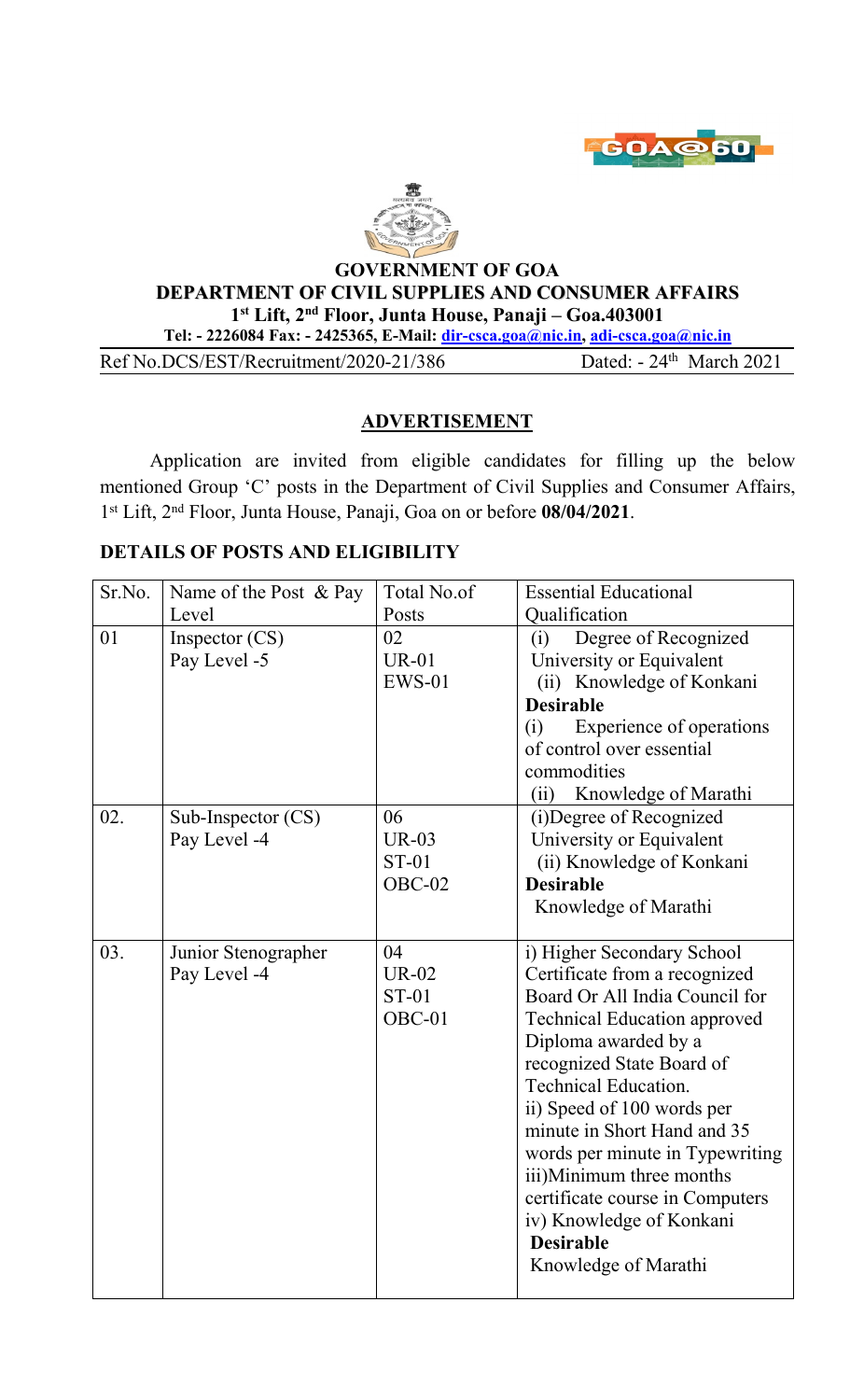| 04. | <b>Lower Division Clerk</b> | 14             | Possessing<br>Higher<br>$\ddot{1}$                   |  |
|-----|-----------------------------|----------------|------------------------------------------------------|--|
|     | Pay Level -2                | $UR-03$        | Secondary School Certificate or                      |  |
|     |                             | <b>ST-02</b>   | India<br>Council<br>All<br>from                      |  |
|     |                             | $SC-01$        | Technical Education approved                         |  |
|     |                             | $OBC-04$       | Diploma<br>awarded<br>by                             |  |
|     |                             |                | a                                                    |  |
|     |                             | $EWS-02$       | recognized<br>State Board<br>of                      |  |
|     |                             | $PwD-01$       | Technical<br>Education<br><sub>or</sub>              |  |
|     |                             | $Ex-Server-01$ | equivalent qualification from a                      |  |
|     |                             |                | recognized Institution                               |  |
|     |                             |                | ii) Knowledge of Computer                            |  |
|     |                             |                | application/operations<br>with                       |  |
|     |                             |                | typing speed of 30 words per                         |  |
|     |                             |                | minute in English                                    |  |
|     |                             |                | iii) Knowledge of Konkani                            |  |
|     |                             |                | <b>Desirable</b>                                     |  |
|     |                             |                | Knowledge of Marathi                                 |  |
| 05. | Multi Tasking Staff         | 07             | Passed Secondary School<br>i)                        |  |
|     | Pay Level -1                | <b>UR-04</b>   | Certificate from a recognized                        |  |
|     |                             | <b>ST-01</b>   | Board/Institution                                    |  |
|     |                             |                |                                                      |  |
|     |                             | $OBC-02$       | <b>OR</b>                                            |  |
|     |                             |                | Passed Course conducted by                           |  |
|     |                             |                | Industrial Training Institute or                     |  |
|     |                             |                | equivalent qualification in                          |  |
|     |                             |                | relevant trade from recognized                       |  |
|     |                             |                | Institution                                          |  |
|     |                             |                | Note:- Course conducted by                           |  |
|     |                             |                | Industrial Training Institute or                     |  |
|     |                             |                | equivalent qualification in                          |  |
|     |                             |                | relevant trade, may be                               |  |
|     |                             |                | considered in case posts relates                     |  |
|     |                             |                | to Technical work.                                   |  |
|     |                             |                |                                                      |  |
|     |                             |                | Knowledge of Konkani.                                |  |
|     |                             |                | Desirable                                            |  |
|     |                             |                | Knowledge of Marathi<br>$\left( \frac{1}{2} \right)$ |  |
|     |                             |                | $\overline{11}$<br>Multi-tasking Skills such         |  |
|     |                             |                | as knowledge of operating                            |  |
|     |                             |                | office machines including                            |  |
|     |                             |                | computers                                            |  |
| 06. | Driver                      | 01             | Passed Secondary School<br>$\ddot{1}$                |  |
|     | Pay Level-2                 | OBC-01         | Certificate Examination from a                       |  |
|     |                             |                | recognized Board/Institution or                      |  |
|     |                             |                | Successfully completed the                           |  |
|     |                             |                | course conducted by a                                |  |
|     |                             |                | recognized Industrial training                       |  |
|     |                             |                | Institute                                            |  |
|     |                             |                |                                                      |  |
|     |                             |                | Driving License for light<br>$\overline{11}$         |  |
|     |                             |                | vehicles                                             |  |
|     |                             |                | Knowledge of Konkani<br>$\overline{111}$ )           |  |
|     |                             |                | <b>Desirable</b>                                     |  |
|     |                             |                | Knowledge of Marathi                                 |  |
|     |                             |                | (Note :- The Candidates will                         |  |
|     |                             |                | have to pass driving test)                           |  |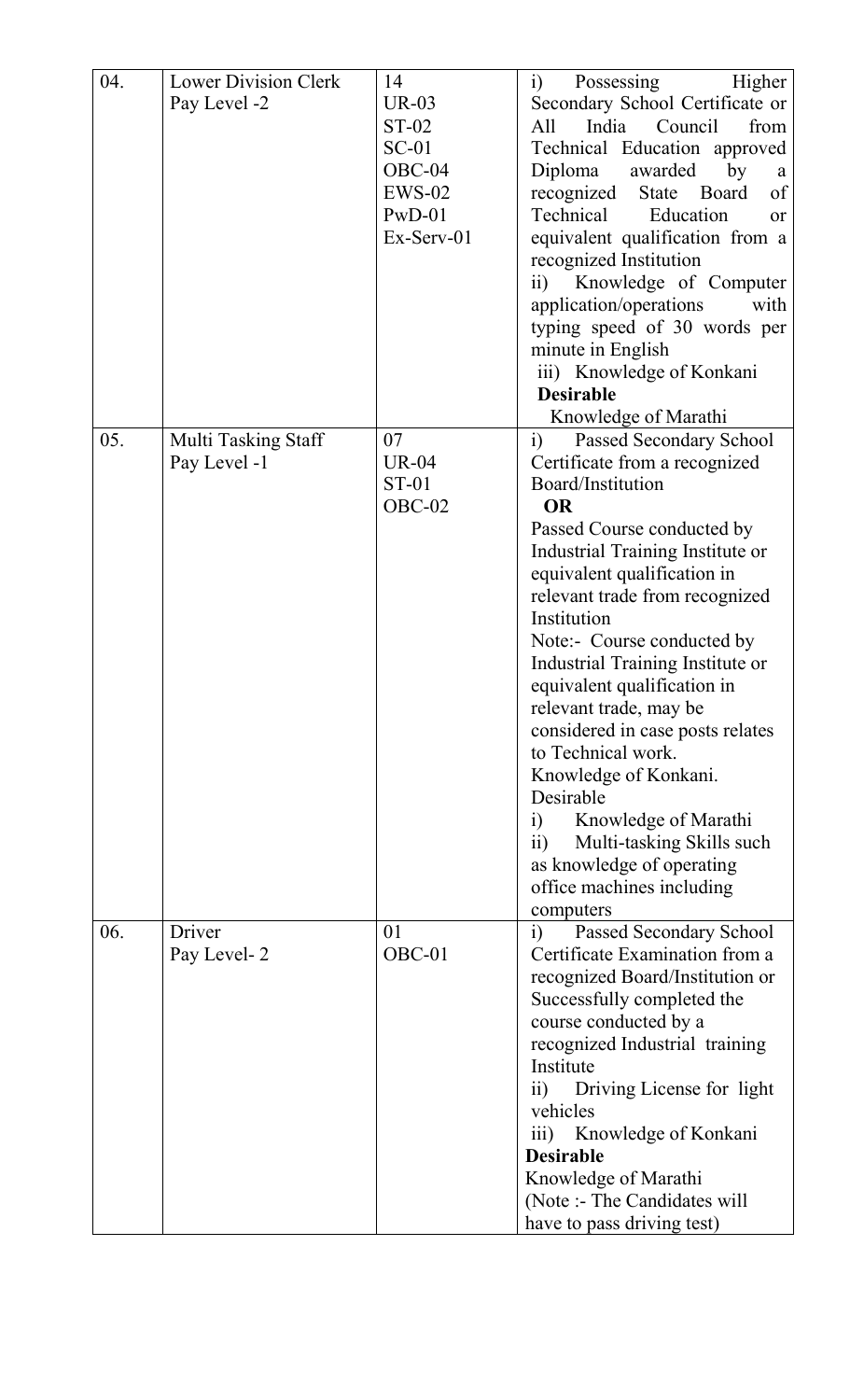Note :-

- 1) Age- Not exceeding 45 years (relaxable for Government Servants by 5 years and for reserved vacancies in accordance with the instructions or Orders issued by the Government from time to time).
- 2) The Candidates already working in the Government, Local self Government, Semi Government, Autonomous bodies or establishment, or any other Department/Body, establishment or institutions being an instrumentality of the Government should send their application through proper channel only. The last date for submission of applications through proper channel is 08/04/2021 by 03:00 p.m.
- 3) Written examination will be conducted of 100 marks and nature of examination shall be subjective or objective or combination of both.
- 4) Syllabus for the Examination for the post of Inspector (CS) and Sub-Inspector (CS) will be Essential Commodities Act, National Food Security Act, 2013, Kerosene (Restriction on use and fixation of ceiling price ) Order 1993, LPG (Regulation of supply and distribution order, 2001, The Targeted Public Distribution System (Control Order 2015), General Knowledge, Aptitude, Mathematics Etc.
- 5) Syllabus and pattern of examination for the post of Junior Stenographer, Lower Division Clerks, Multi Tasking Staff (Peon) and Driver will be as per standard examination procedure.
- 6) Candidate shall download the Application Format from the departmental website www.goacivilsupplies.gov.in.
- 7) For any enquiry for filling up of application, the candidates may contact the landline No.0832-2226084 only on working days between 10:00 a.m to 05:00 p.m.
- 8) The Government reserves the right to cancel the recruitment process at any time without any further notice and without assigning any reason thereof.
- 9) Only the eligible candidates fulfilling the criteria as per Recruitment Rules/Advertisement shall apply and the candidates need not furnish any documents at the time of applying for the posts.
- 10) Late and Incomplete applications will be summarily rejected.

 $(-sd-)$ 

# **Director** Civil Supplies & Consumer Affairs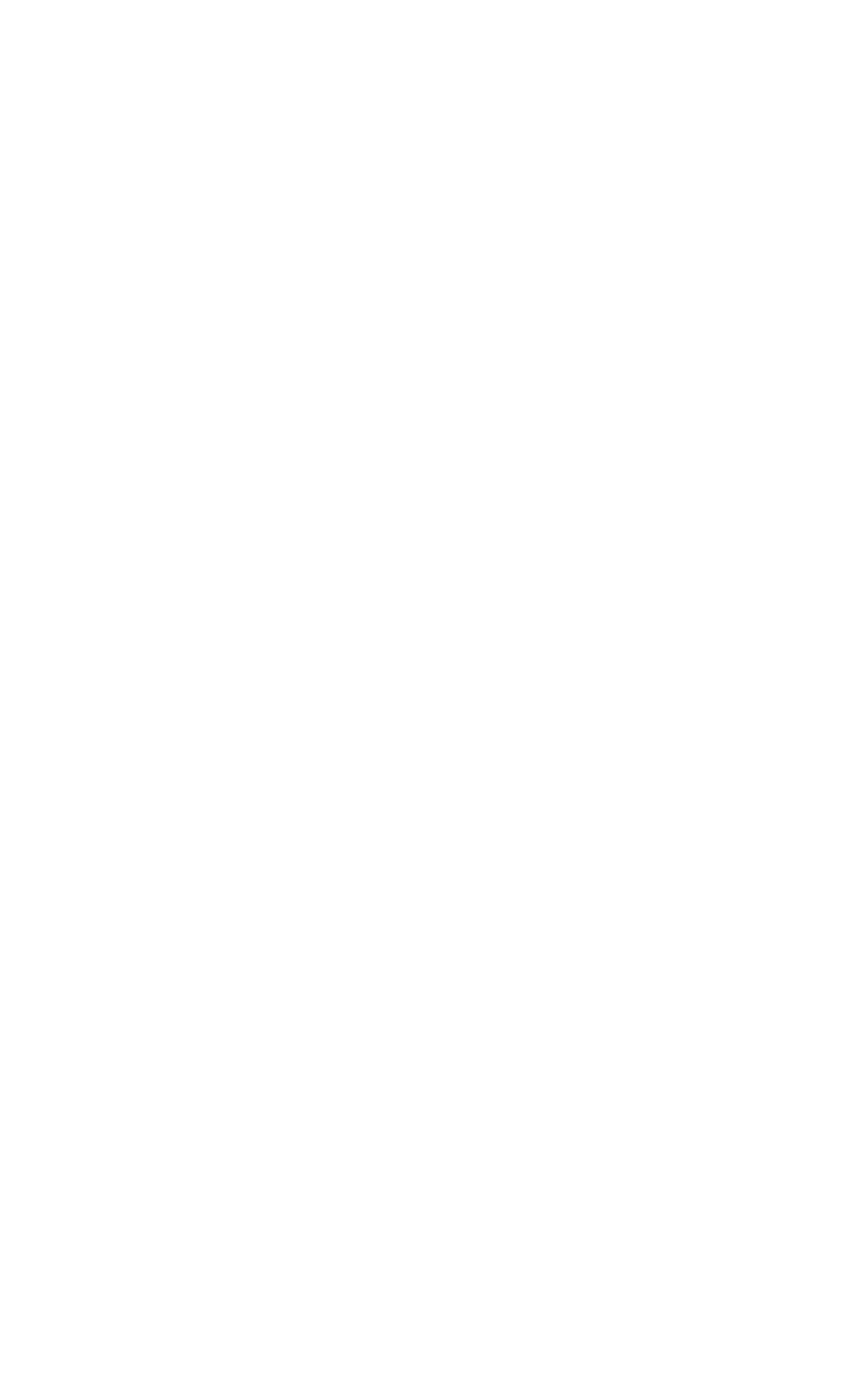#### APPLICATION FORM

Name & Address ofthe Applicant :- ……………………………..

Affix passport size photograph

……………………………. ……………………………..

To,

The Director Department of Civil Supplies and Consumer Affairs, 1<sup>st</sup> Lift, 2<sup>nd</sup> Floor Junta House, Panaji, Goa-403 001

Name of the post applied for :- APPLICATION FOR THE POST OF .....................

### **Category of the postapplied for (ST/SC/OBC/PwD/UR/CFF/EWS/Ex-Ser.)**

Please write in the given space whichever is applicable: ………………….

|                | 1. Name in full (in block letters)                                                 |            |          |             |              |               |
|----------------|------------------------------------------------------------------------------------|------------|----------|-------------|--------------|---------------|
|                |                                                                                    |            | Surname  | Name        |              | Middle Name   |
|                | 2. Gender (Male/Female)                                                            |            |          |             |              |               |
|                | 3. Marital Status                                                                  |            |          |             |              |               |
|                | 4. Father's/Husband's Name                                                         |            |          |             |              |               |
|                | 5. Address for correspondence                                                      |            |          |             |              |               |
|                | (in block letters)                                                                 |            |          |             |              |               |
|                |                                                                                    |            |          |             |              |               |
|                | 6. Contact Number                                                                  |            |          |             |              |               |
|                |                                                                                    |            |          |             |              |               |
|                |                                                                                    |            |          |             |              |               |
|                | 9. Whether residing in Goa or last 15 years-Yes/No, if Yes, Certificate valid upto |            |          |             |              |               |
|                |                                                                                    |            |          |             |              |               |
|                | 11. Nationality                                                                    |            |          |             |              |               |
|                | 12. Details of Essential Qualifications :-                                         |            |          |             |              |               |
| Sr.            | Examination                                                                        | Month $\&$ | Grade/Cl | Name of the | <b>Marks</b> | $\frac{0}{0}$ |
| N <sub>o</sub> | Passed                                                                             | year of    | ass/     | Board/      | obtained     | achieved      |
|                |                                                                                    | passing    | Division | University  |              |               |
|                |                                                                                    |            |          |             |              |               |

13. Additional qualifications (other than essential qualification shown above)

| Grade/Cl   Name of the<br>Sr.<br>$\frac{0}{0}$<br>Month &<br><b>Marks</b><br>Examination<br>obtained<br>achieved<br>year of<br>Board/<br>N <sub>o</sub><br>Passed<br>ass/<br>Division<br>University<br>passing |  |  |  |  |  |
|----------------------------------------------------------------------------------------------------------------------------------------------------------------------------------------------------------------|--|--|--|--|--|
|                                                                                                                                                                                                                |  |  |  |  |  |
|                                                                                                                                                                                                                |  |  |  |  |  |
|                                                                                                                                                                                                                |  |  |  |  |  |
|                                                                                                                                                                                                                |  |  |  |  |  |
|                                                                                                                                                                                                                |  |  |  |  |  |
|                                                                                                                                                                                                                |  |  |  |  |  |
|                                                                                                                                                                                                                |  |  |  |  |  |

Contd....2/-